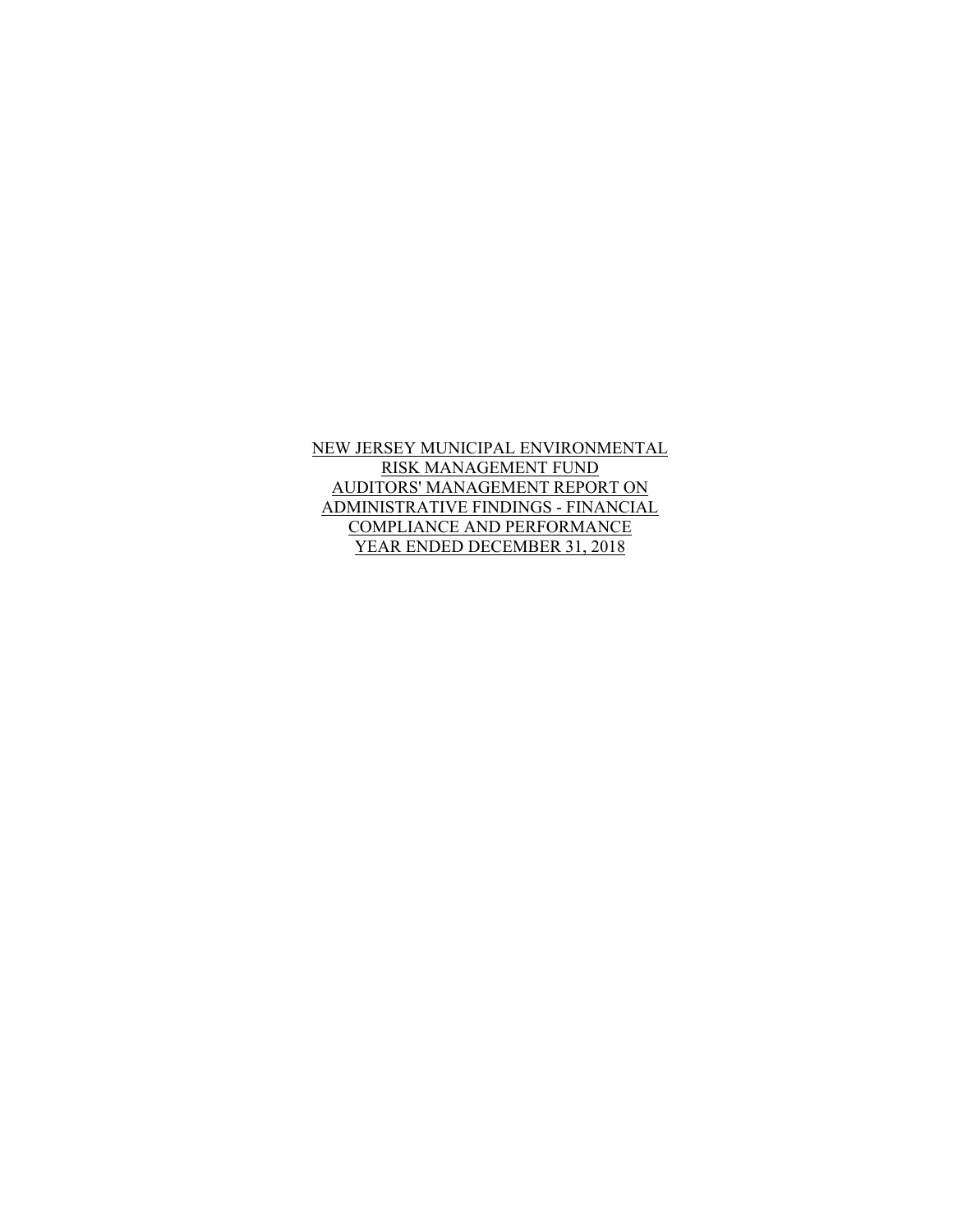

Mount Arlington Corporate Center 200 Valley Road, Suite 300 Mt. Arlington, NJ 07856 973-298-8500 | 973-298-8501 Fax

Lawrence Business Center 11 Lawrence Road Newton, NJ 07860 973-383-6699 | 973-383-6555 Fax

May 30, 2019

The Honorable Chairperson and Members of the Executive Committee New Jersey Municipal Environmental Risk Management Fund Parsippany, New Jersey

We have audited, in accordance with auditing standards generally accepted in the United States of America, audit requirements prescribed by the Division of Local Government Services, Department of Community Affairs, State of New Jersey, and *Government Auditing Standards* issued by the Comptroller General of the United States, the financial statements of the New Jersey Municipal Environmental Risk Management Fund for the year ended December 31, 2018, and have issued our report thereon dated May 30, 2019.

As part of our audit, we performed procedures required by the New Jersey Department of Community Affairs, Division of Local Government Services and the results thereof are disclosed on the following page. This letter does not affect our report dated May 30, 2019 on the financial statements of the Fund.

This report is intended solely for the information and use of the New Jersey Municipal Environmental Risk Management Fund's management and the New Jersey Department of Community Affairs, Division of Local Government Services and Department of Banking and Insurance. However, this report is a matter of public record as its distribution is not limited.

Nisivoccia LLP